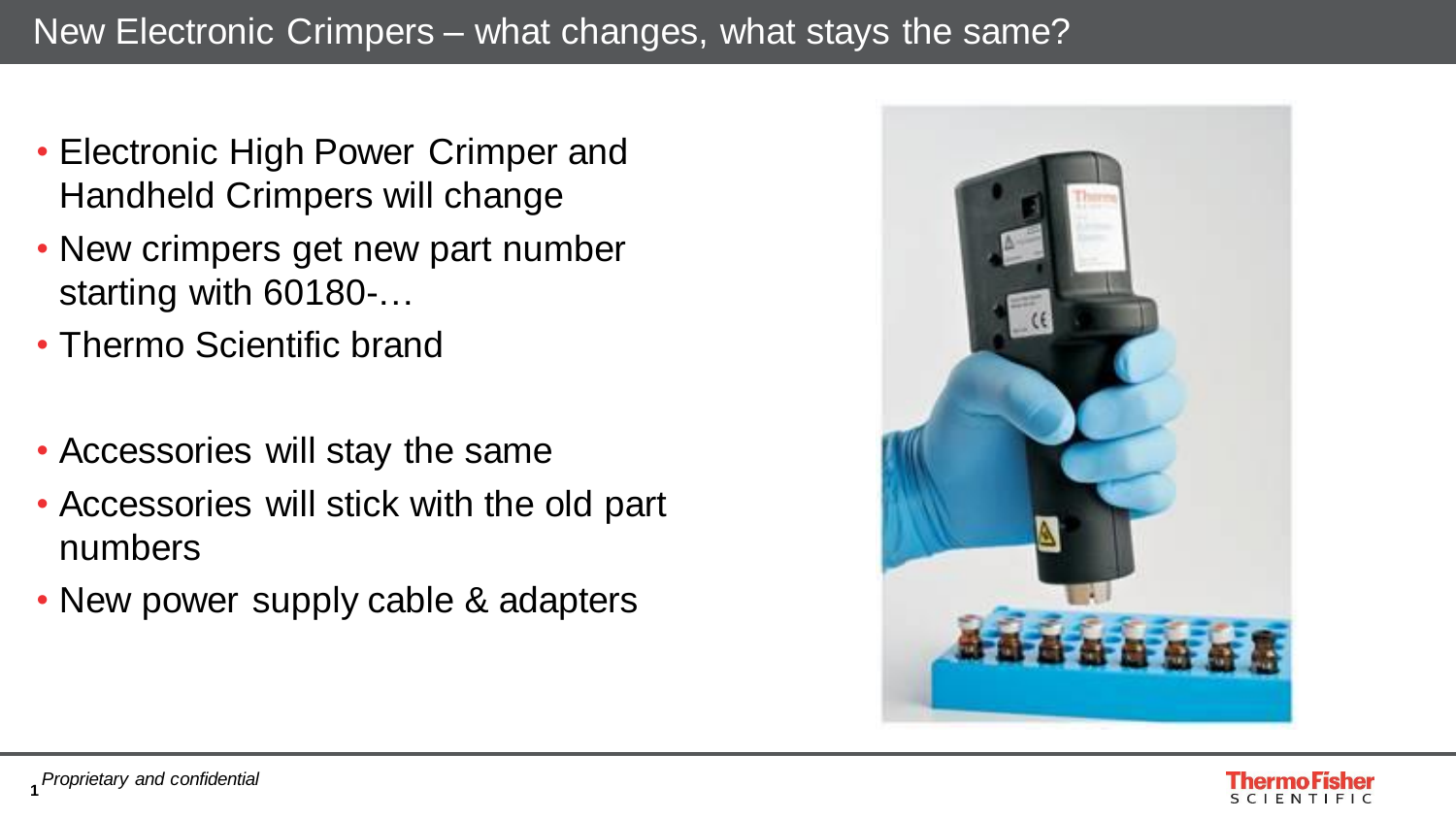- New full-color display with additional functionalities:
- 8 languages
- Crimp setting
- Error feedback
- Battery status
- Statistics





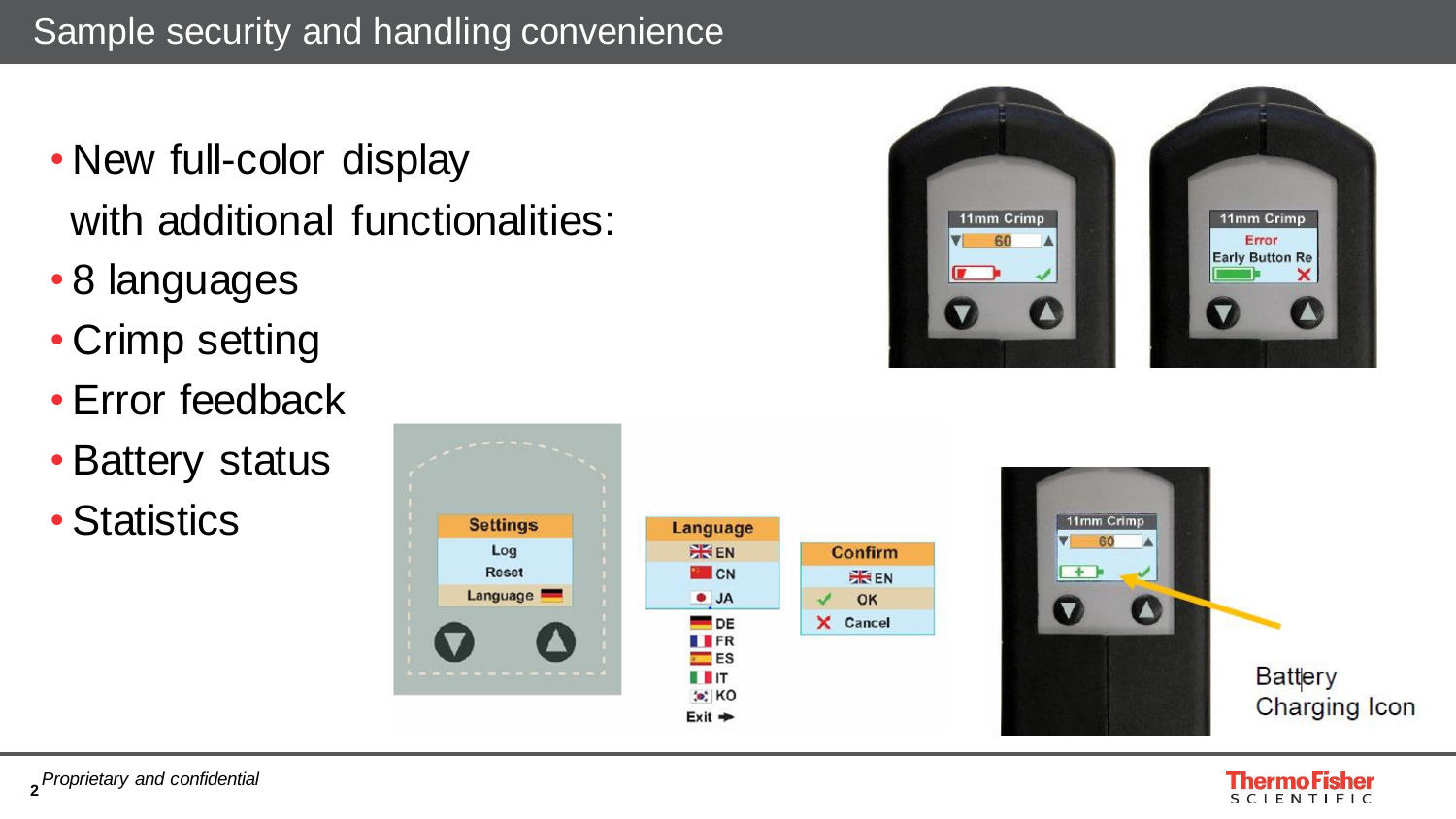# Target Markets

|                                                          | <b>Target Market</b> | <b>Customer</b>                     | <b>Pain Points</b>                                                                                                                                                |
|----------------------------------------------------------|----------------------|-------------------------------------|-------------------------------------------------------------------------------------------------------------------------------------------------------------------|
| Electr.<br><b>High</b><br><b>Power</b><br><b>Station</b> |                      | • Routine labs<br>• High throughput | Large serie<br>$\bullet$<br>Stainless s<br>$\bullet$<br>Sample sta<br>$\bullet$<br>High value<br>$\bullet$<br>Re-analysis<br>$\bullet$<br>Regulatory<br>$\bullet$ |

- eries of samples
- ss steel caps
- stability and integrity
- lue samples
- lysis
- Regulatory requirements
- Chain of custody

## **Offering**

- Highest sample security
- Highest handling convenience
- All crimp caps
- Full documentation

## **Electr. Handheld Crimpers**



## **Customer**

- 
- Research
- Routine labs

## **Target Market Customer Pain Points**

- Cost v's performance
- Maintain consistent results
- Re-analysis
- Regulatory requirements
- Chain of custody

## **Offering**

- High sample security
- High handling convenience
- Nearly all crimp caps
- Full documentation

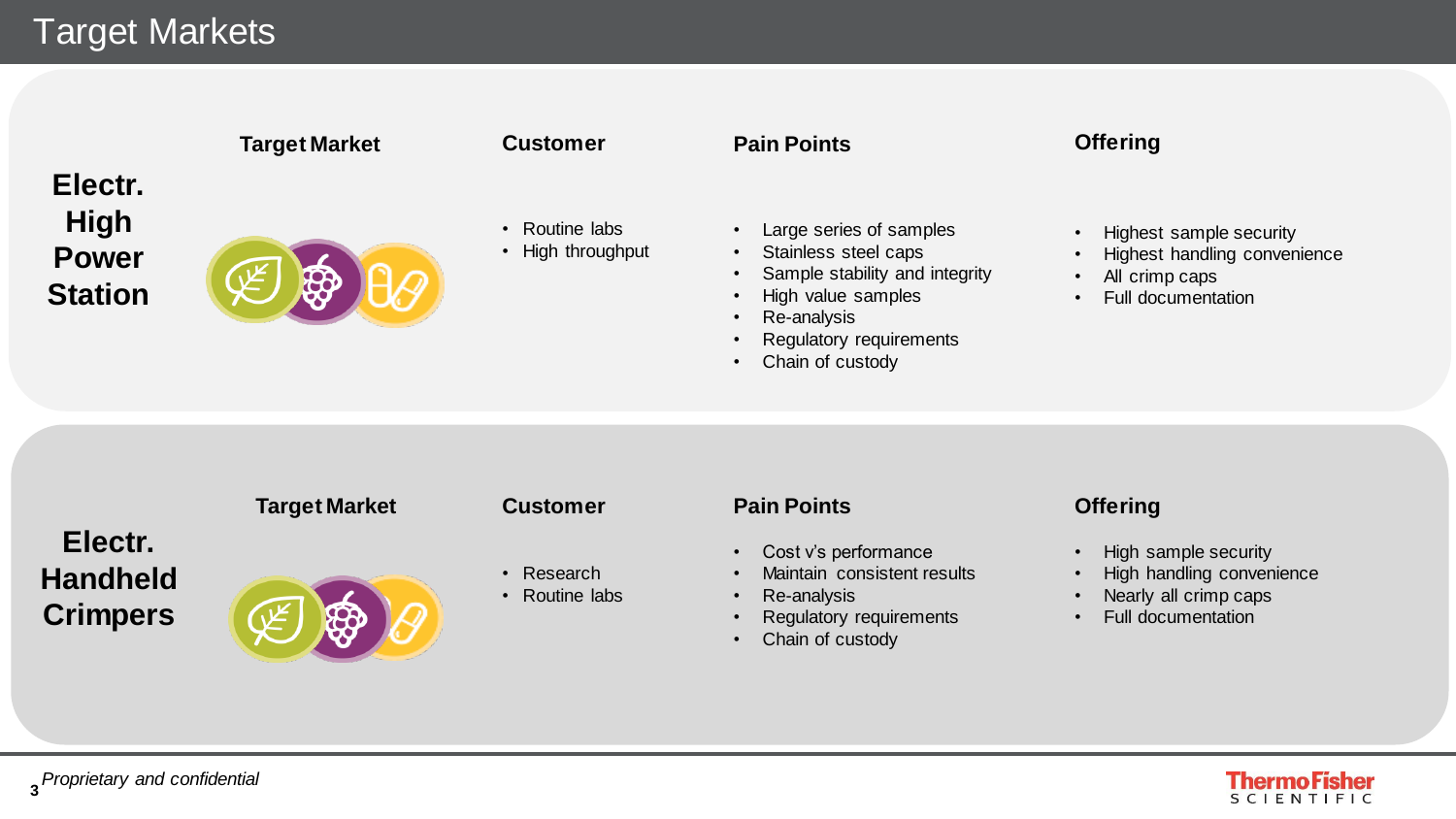|                                                         | <b>Model Number</b> |
|---------------------------------------------------------|---------------------|
| 11 mm Electronic Crimper                                | 60180-ECR11         |
| 20 mm Electronic Crimper                                | 60180-ECR20         |
| 8 mm Electronic Crimper                                 | 60180-ECR8          |
| 13 mm Electronic Crimper                                | 60180-ECR13         |
| 20 mm Electronic Flip Off Crimper                       | 60180-ECR-20CFO     |
| 20 mm Electronic No Overhang Flip<br><b>Off Crimper</b> | 60180-ECR-20CFONO   |
| 13 mm Electronic Flip Off Crimper                       | 60180-ECR-13CFO     |
| 11 mm Electronic Decapper                               | 60180-EDCB11        |
| 20 mm Electronic Decapper                               | 60180-EDCB20        |
| 13 mm Electronic Decapper                               | 60180-EDCB13        |
| 6.6 Volt Lithium Ion Battery                            | <b>ECR-CBATT</b>    |
| Same battery as old crimpers                            |                     |

## Handheld battery Crimpers **High Power Crimper, Kits & Accessories**

|                                                                              | <b>Model Number</b> |
|------------------------------------------------------------------------------|---------------------|
| <b>Electronic Crimping Tool HPS</b>                                          | 60180-ECRHB         |
| Electronic Crimping Tool HPS 11 mm Kit with Crimper<br>and Decapper Jaw Sets | 60180-ECRH11KIT     |
| Electronic Crimping Tool HPS 13 mm Kit with Crimper<br>and Decapper Jaw Sets | 60180-ECRH13KIT     |
| Electronic Crimping Tool HPS 20 mm Kit with Crimper<br>and Decapper Jaw Sets | 60180-ECRH20KIT     |
| <b>Related Items</b>                                                         | <b>Item Number</b>  |
| <b>Accessory Base for Electronic Crimpers</b>                                | <b>ECRH-STAND</b>   |
| 11 mm Crimper Jaw Set                                                        | ECMJ-11             |
| 20 mm Crimper Jaw Set                                                        | ECMJ-20             |
| 20 mm Flip-Off Crimper Jaw Set                                               | ECMJ-20FO           |
| 8 mm Crimper Jaw Set                                                         | ECMJ-8              |
| 13 mm Crimper Jaw Set                                                        | ECMJ-13             |
| 13 mm Flip-Off Crimper Jaw Set                                               | ECMJ-13FO           |
| 11 mm Decapper Jaw Set                                                       | ECDJ-11             |
| 20 mm Decapper Jaw Set                                                       | ECDJ-20             |
| 13 mm Decapper Jaw Set                                                       | ECDJ-13             |



**4** *Proprietary and confidential*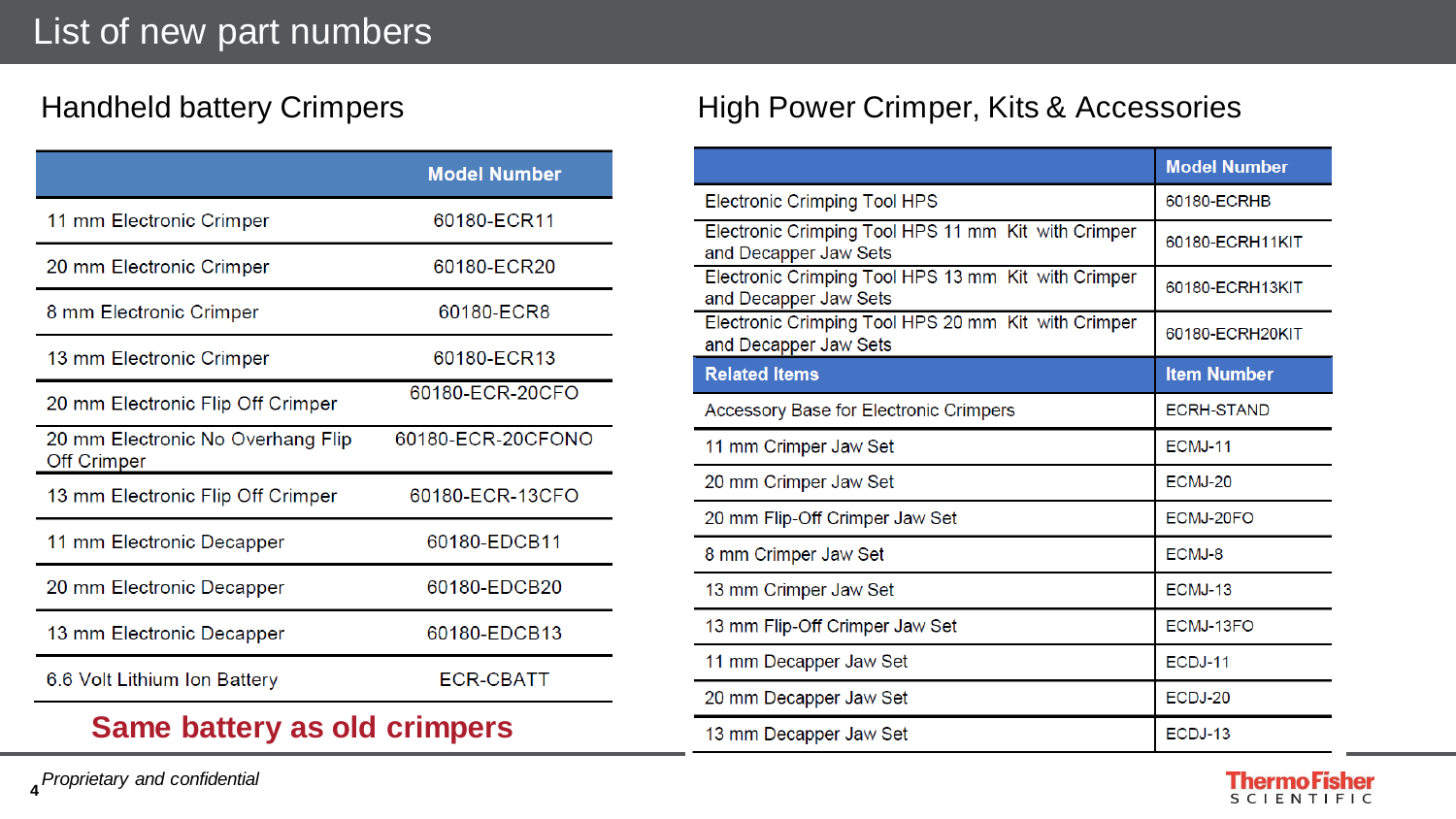- New quick start guides and new manuals available with new branding
	- How to adjust crimping settings
	- Explanation of settings
	- Explanation of Error Codes
	- Battery replacement
	- General maintenance
	- Troubleshooting
	- Regulatory content in several languages